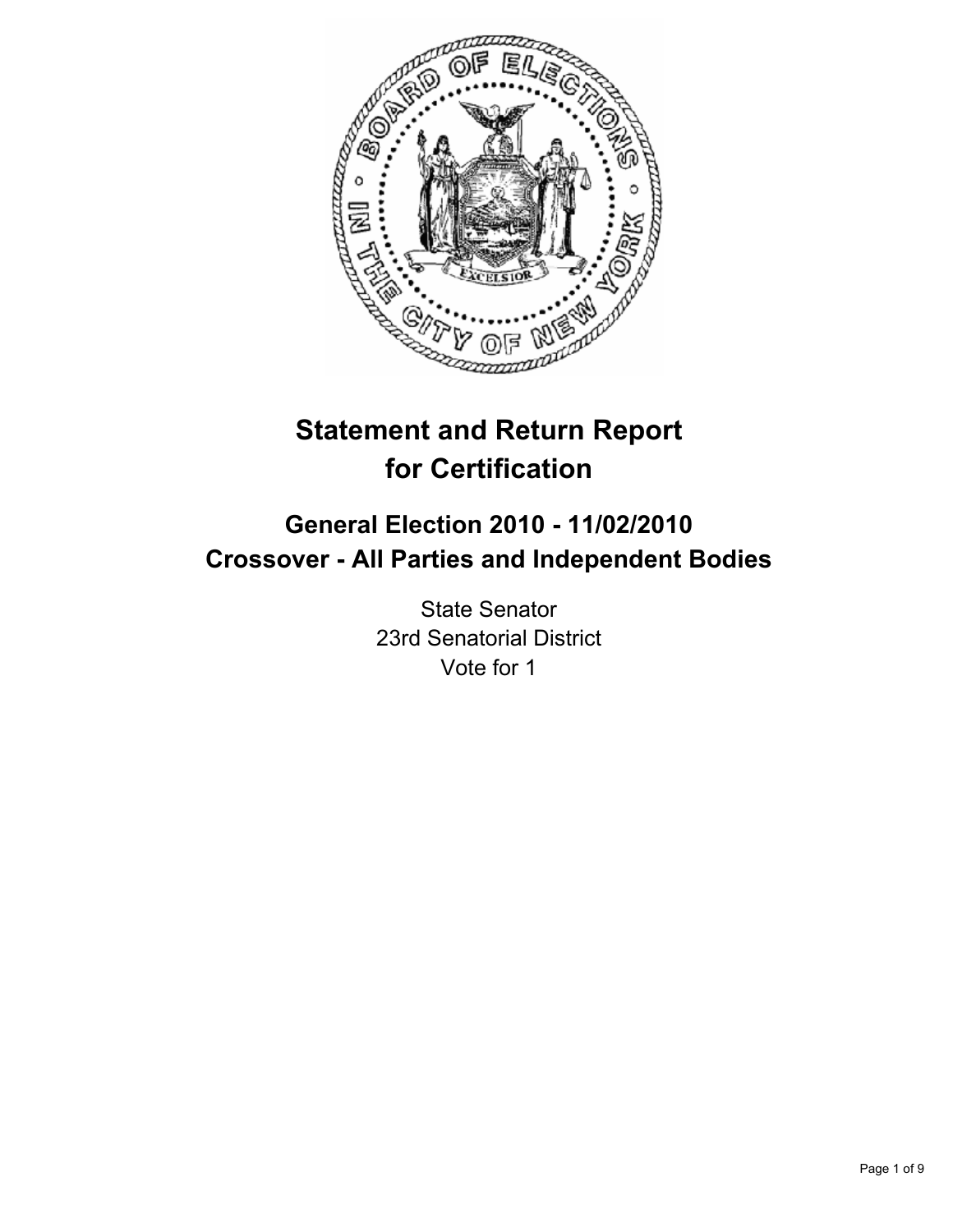

#### **Kings County**

| PUBLIC COUNTER                    | 18,004                  |
|-----------------------------------|-------------------------|
| <b>EMERGENCY</b>                  | 0                       |
| ABSENTEE/MILITARY                 | 550                     |
| AFFIDAVIT                         | 286                     |
| <b>Total Ballots</b>              | 18,932                  |
| DIANE J SAVINO (DEMOCRATIC)       | 10,406                  |
| DIANE J SAVINO (INDEPENDENCE)     | 1,087                   |
| DIANE J SAVINO (WORKING FAMILIES) | 642                     |
| CARL CALLER (WRITE-IN)            | 1                       |
| CARL KRUGER (WRITE-IN)            | 1                       |
| CARMINE J. GUIGA (WRITE-IN)       | 1                       |
| DAN MARTINELLI (WRITE-IN)         | 1                       |
| DAN REKINAN (WRITE-IN)            | 1                       |
| DANIEL L. SQUADRON (WRITE-IN)     | 1                       |
| DAVID S ORTIZ (WRITE-IN)          | 1                       |
| ERIC ADAMS (WRITE-IN)             | $\overline{\mathbf{c}}$ |
| <b>GEORGE PATAKI (WRITE-IN)</b>   | 2                       |
| GEORGE W. BUSH (WRITE-IN)         | 1                       |
| HARRY FRIED (WRITE-IN)            | 1                       |
| JAIVE GOLD (WRITE-IN)             | 2                       |
| JOHN STEWART (WRITE-IN)           | 1                       |
| JON STEWART (WRITE-IN)            | 1                       |
| JOSEPH DIGOVANDI (WRITE-IN)       | 1                       |
| KRISTINE M DAVIS (WRITE-IN)       | 1                       |
| LUCRETIA REGINA POTTER (WRITE-IN) | 1                       |
| MALLARD FILLMORE (WRITE-IN)       | 1                       |
| MARK GREEN (WRITE-IN)             | 2                       |
| MARTY MARKOWITZ (WRITE-IN)        | 1                       |
| ME (WRITE-IN)                     | 1                       |
| MICHAEL PATINO (WRITE-IN)         | 1                       |
| MICHEAL FETTMAN (WRITE-IN)        | 1                       |
| MOSHE HERTZOG (WRITE-IN)          | 1                       |
| NOACH DEAR (WRITE-IN)             | 1                       |
| PAUL FRITSKY (WRITE-IN)           | 2                       |
| RABBI HASLER (WRITE-IN)           | 1                       |
| RABBI JUDU LEVIN (WRITE-IN)       | 1                       |
| RON PAUL (WRITE-IN)               | $\overline{\mathbf{c}}$ |
| SHLOIME SPERBER (WRITE-IN)        | 2                       |
| SHOLON RUSCHKIN (WRITE-IN)        | 1                       |
| SOLOMON SABEL (WRITE-IN)          | $\overline{\mathbf{c}}$ |
| TOM CARVEL (WRITE-IN)             | 2                       |
| YITTY SPERBER (WRITE-IN)          | 1                       |
| <b>Total Votes</b>                | 12,178                  |
| Unrecorded                        | 6,754                   |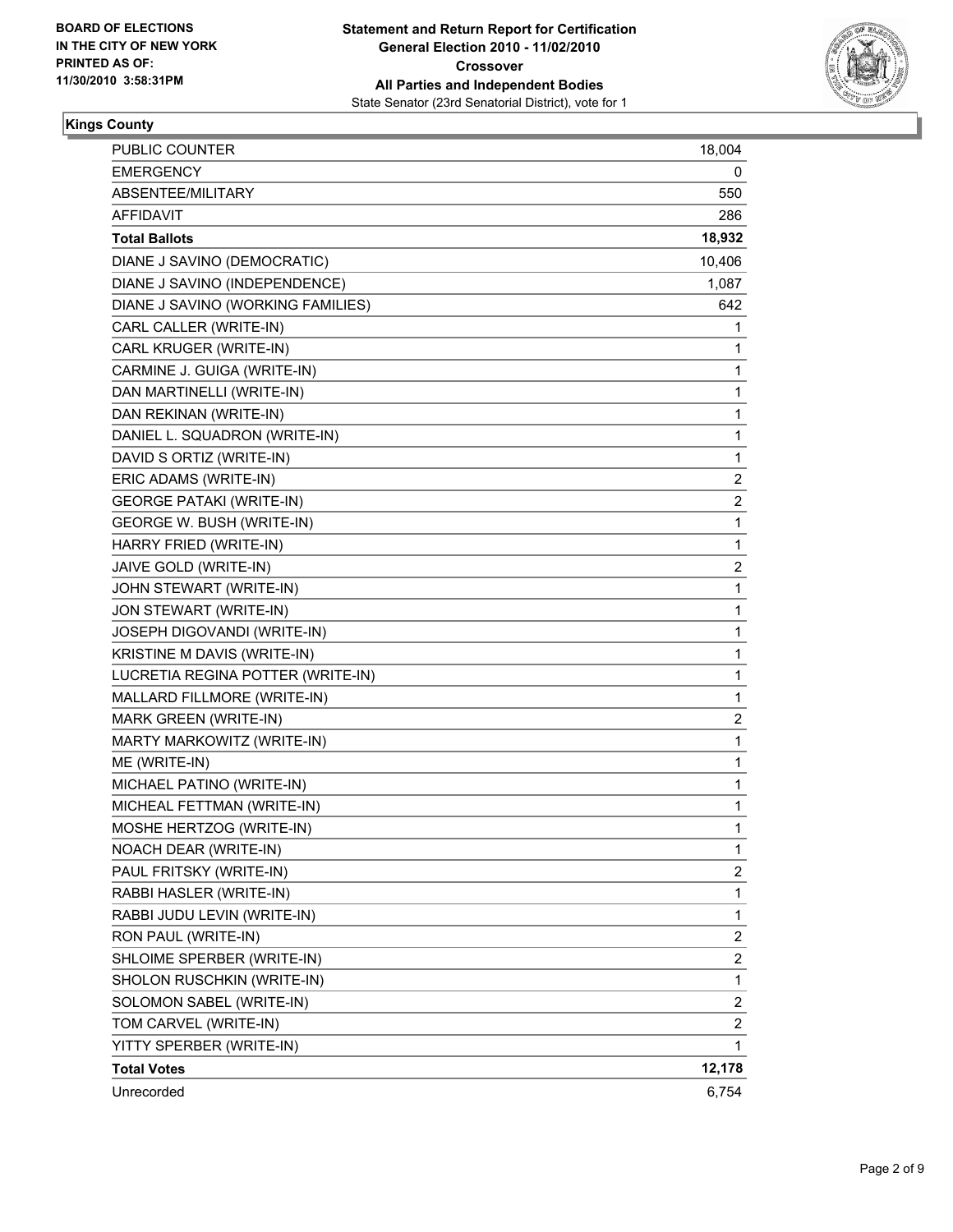

## **Richmond County**

| <b>PUBLIC COUNTER</b>             | 22,868 |
|-----------------------------------|--------|
| EMERGENCY                         | 0      |
| ABSENTEE/MILITARY                 | 781    |
| AFFIDAVIT                         | 388    |
| <b>Total Ballots</b>              | 24,095 |
| DIANE J SAVINO (DEMOCRATIC)       | 15,066 |
| DIANE J SAVINO (INDEPENDENCE)     | 1,488  |
| DIANE J SAVINO (WORKING FAMILIES) | 1,219  |
| ALFRED B CURTIS JR. (WRITE-IN)    | 1      |
| ANDREW J LANZA (WRITE-IN)         | 5      |
| ANTHONY J. FERRARA (WRITE-IN)     | 1      |
| ANTHONY JOHN (WRITE-IN)           | 1      |
| ANY REPUBLICAN (WRITE-IN)         | 1      |
| ANYONE BUT HER!! (WRITE-IN)       | 1      |
| ANYONE ELSE? (WRITE-IN)           | 1      |
| BETTY BOOP (WRITE-IN)             | 1      |
| BILL O'BRIEN (WRITE-IN)           | 1      |
| <b>BOB DOLE (WRITE-IN)</b>        | 1      |
| BOZO THE CLOWN (WRITE-IN)         | 1      |
| BRYAN TOMLINSON (WRITE-IN)        | 1      |
| CARL DIVITO (WRITE-IN)            | 1      |
| CHRISTOPHER BURDZY (WRITE-IN)     | 1      |
| CORNELL ANTOINE (WRITE-IN)        | 1      |
| DAIVD MAJ (WRITE-IN)              | 1      |
| DANIEL LAHAGE (WRITE-IN)          | 1      |
| DAVID MOAT (WRITE-IN)             | 1      |
| DONALD RESSE (WRITE-IN)           | 1      |
| DORIS ZUKOWSKI (WRITE-IN)         | 1      |
| ED STERLIN (WRITE-IN)             | 1      |
| EDWARD E BROWN (WRITE-IN)         | 1      |
| ELIZABETH CAMMARATA (WRITE-IN)    | 1      |
| ELVIS ROSARIO (WRITE-IN)          | 1      |
| ERIC MARSHALL (WRITE-IN)          | 1      |
| ERIK MERMAGEN (WRITE-IN)          | 1      |
| FRANK MASCIA (WRITE-IN)           | 1      |
| FRANK SANTARPIA (WRITE-IN)        | 1      |
| <b>GEORGE M CODD (WRITE-IN)</b>   | 1      |
| HEATHER LEA O'NEILL (WRITE-IN)    | 1      |
| INDIE ARCHIE (WRITE-IN)           | 1      |
| JACQUELINE WOOLCOTT (WRITE-IN)    | 1      |
| JAMES BUCKLEY (WRITE-IN)          | 1      |
| JAMES MATONS (WRITE-IN)           | 1      |
| JAY O'DOVAN (WRITE-IN)            | 1      |
| JIM HAYES (WRITE-IN)              | 2      |
| JIMMY MCMILLAN (WRITE-IN)         | 2      |
| JOE DIOGUARDI (WRITE-IN)          | 1      |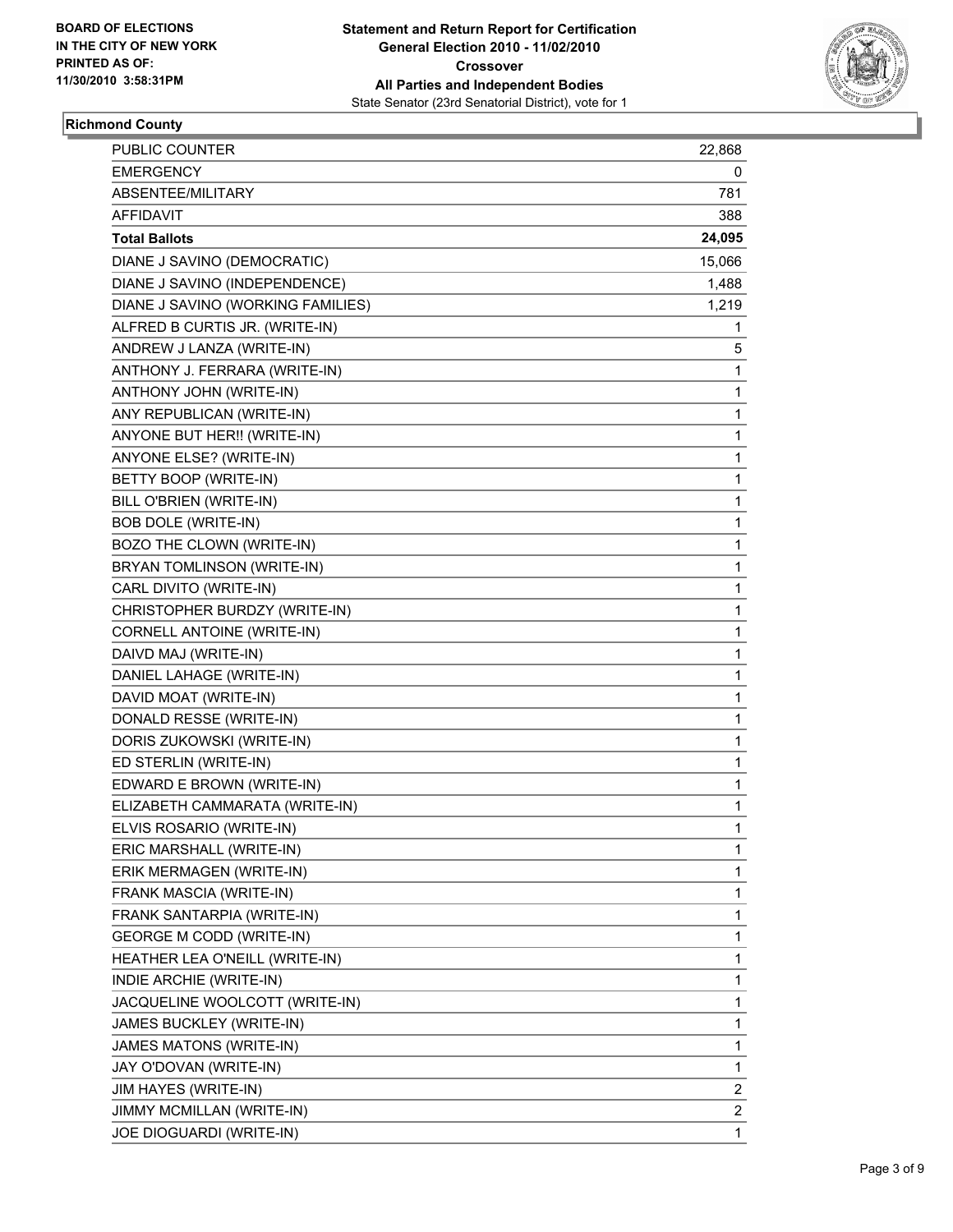

## **Richmond County**

| JOE DURANTE (WRITE-IN)         | 1              |
|--------------------------------|----------------|
| JOE MONTELLO (WRITE-IN)        | 1              |
| JOE SMITH (WRITE-IN)           | 1              |
| JOHN FOWLER (WRITE-IN)         | $\mathbf{1}$   |
| JOHN MALLOZZI (WRITE-IN)       | 1              |
| JOHN R. BIRSTLER (WRITE-IN)    | 2              |
| JOHN SCARSO (WRITE-IN)         | 2              |
| JOHN WEIBEL (WRITE-IN)         | 1              |
| JOSEPH F CAMMARATH (WRITE-IN)  | 2              |
| JULIE MOODY LEWIS (WRITE-IN)   | 1              |
| KATHY ROMANELLI (WRITE-IN)     | 1              |
| KEN C MITCHELL (WRITE-IN)      | 2              |
| LARRY LEIDY (WRITE-IN)         | 1              |
| LEON RUSSELL (WRITE-IN)        | 3              |
| LINDA MASON (WRITE-IN)         | 1              |
| LORI SADDLER (WRITE-IN)        | $\mathbf{1}$   |
| MARVIN NEWMAN (WRITE-IN)       | 1              |
| MATTHEW G. GARGANO (WRITE-IN)  | 1              |
| MICHAEL ALLEGRETTI (WRITE-IN)  | 1              |
| MICHAEL FERNANDEZ (WRITE-IN)   | 1              |
| MICHAEL G GRIMM (WRITE-IN)     | 2              |
| MICHAEL SCHORDU (WRITE-IN)     | 1              |
| MICKEY MOUSE (WRITE-IN)        | 2              |
| NICHOLAS M. BILOTTI (WRITE-IN) | 1              |
| NICOLE LEE (WRITE-IN)          | 1              |
| NICOLE MALLIOTAKIS (WRITE-IN)  | 1              |
| NO COMMENT NO VOTE (WRITE-IN)  | 1              |
| NO NAME (WRITE-IN)             | 11             |
| NONE (WRITE-IN)                | 2              |
| NOT HER (WRITE-IN)             | 1              |
| PASQUALE TORTORA (WRITE-IN)    | 1              |
| PAUL RADENBERG (WRITE-IN)      | 2              |
| PAUL SARYIAN (WRITE-IN)        | 1              |
| PAUL SKITONE JR (WRITE-IN)     | 1              |
| PETER SCHIFF (WRITE-IN)        | 1              |
| REPUBLICAN (WRITE-IN)          | 1              |
| RICHARD AMALFITARO (WRITE-IN)  | 2              |
| RICHARD FASANO (WRITE-IN)      | 1              |
| RICK A LAZIO (WRITE-IN)        | 1              |
| ROBERT HELBOCK (WRITE-IN)      | 1              |
| RORY MCGINN (WRITE-IN)         | 1              |
| RUFUS T. FIREFLY (WRITE-IN)    | 1              |
| SAMUEL STEINBERG (WRITE-IN)    | 1              |
| SNOOKI (WRITE-IN)              | 1              |
| TERRI TOWNSLEY (WRITE-IN)      | 1              |
| THOMAS BALLOU (WRITE-IN)       | $\overline{c}$ |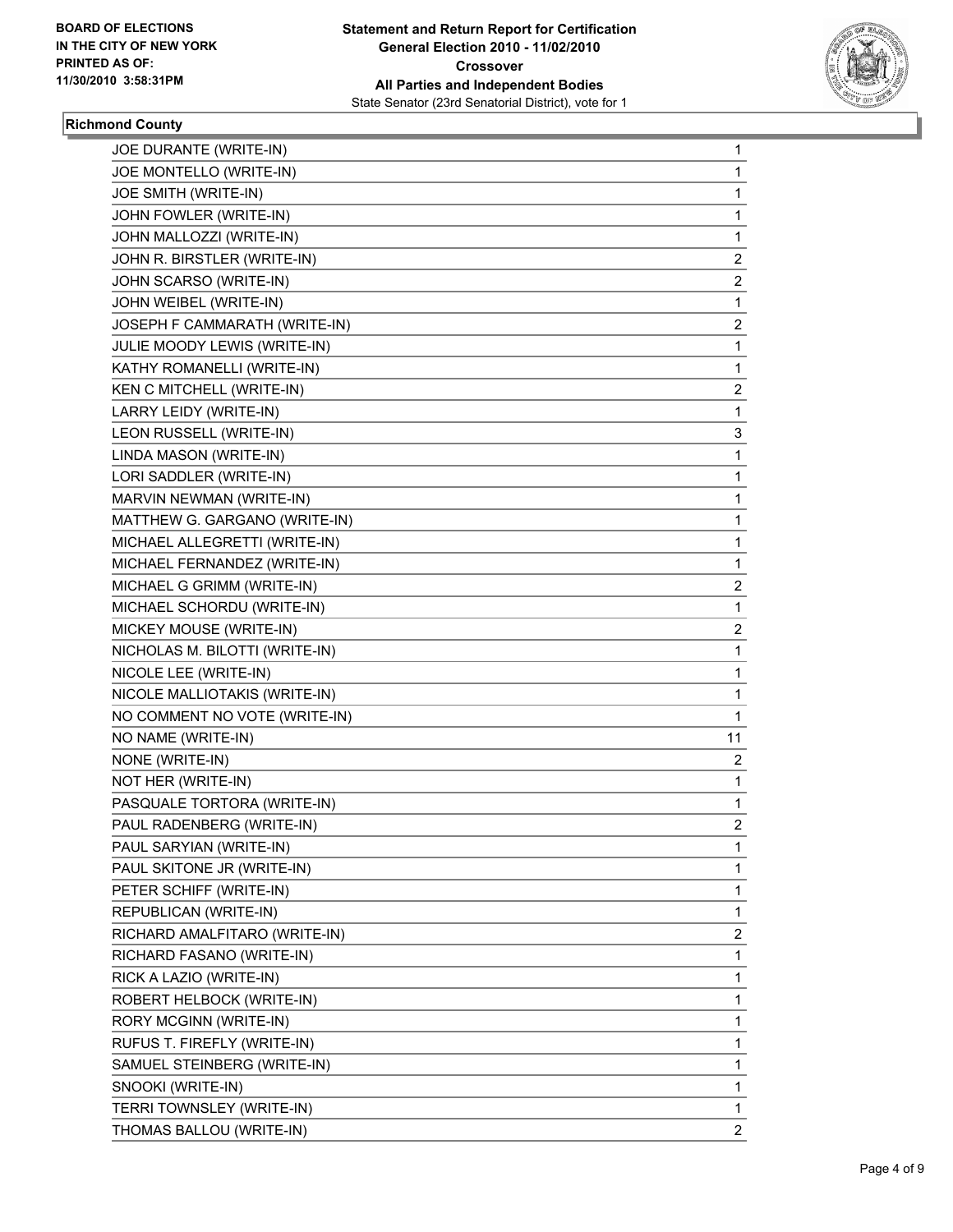

## **Richmond County**

| THREE STOOGES (WRITE-IN)        |        |
|---------------------------------|--------|
| TOM VENDITELLI (WRITE-IN)       |        |
| TOM VENDITTELLI (WRITE-IN)      |        |
| TOM WEISS (WRITE-IN)            |        |
| VINCENT CARIDI JR IV (WRITE-IN) |        |
| VINNY CASSANO (WRITE-IN)        |        |
| VITO FOSSELLA (WRITE-IN)        |        |
| WILLIAM A DUGAN (WRITE-IN)      |        |
| <b>Total Votes</b>              | 17,893 |
| Unrecorded                      | 6.202  |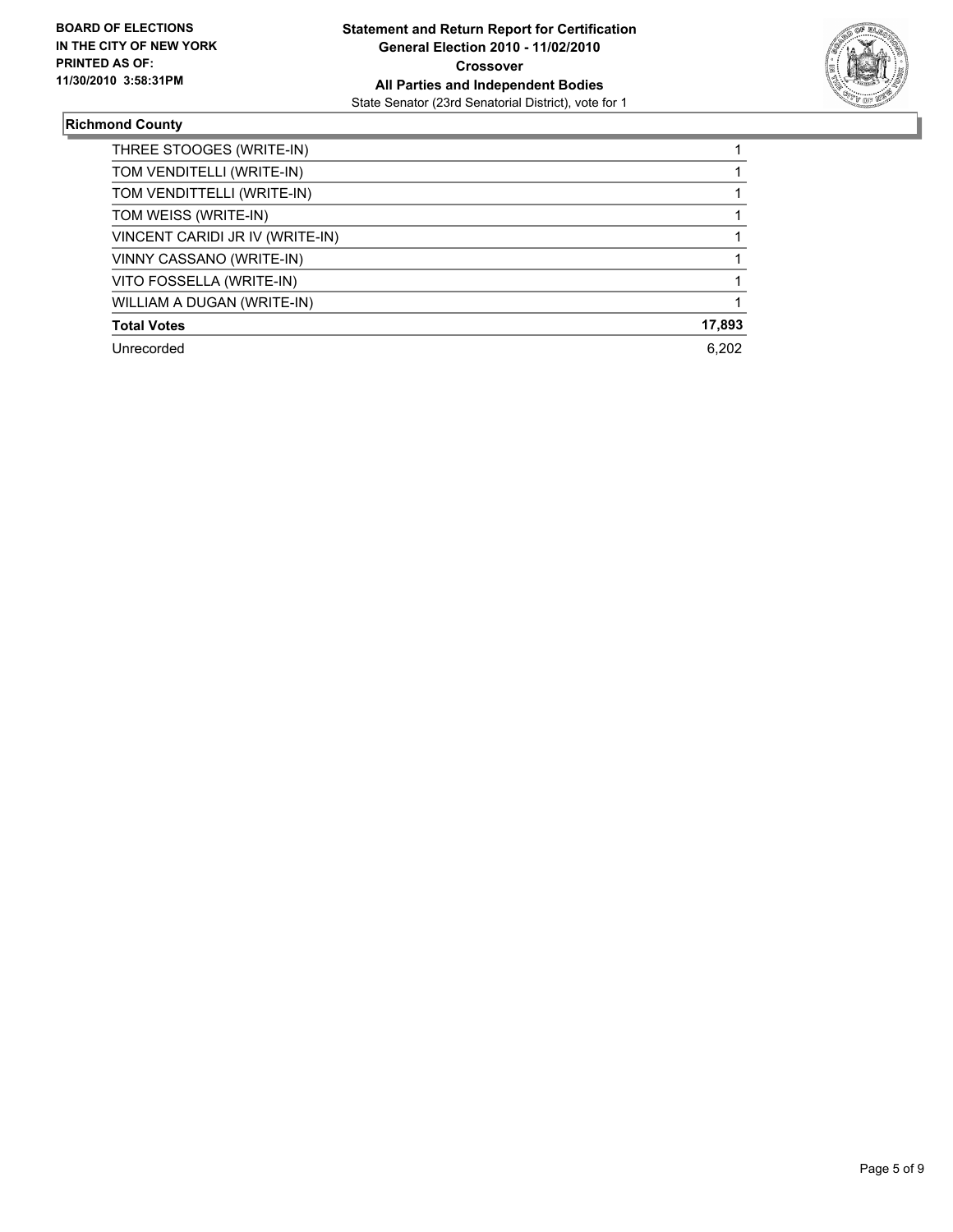

#### **Total for State Senator (23rd Senatorial District)**

| <b>PUBLIC COUNTER</b>             | 40,872       |
|-----------------------------------|--------------|
| <b>EMERGENCY</b>                  | 0            |
| ABSENTEE/MILITARY                 | 1,331        |
| AFFIDAVIT                         | 674          |
| <b>Total Ballots</b>              | 43,027       |
| DIANE J SAVINO (DEMOCRATIC)       | 25,472       |
| DIANE J SAVINO (INDEPENDENCE)     | 2,575        |
| DIANE J SAVINO (WORKING FAMILIES) | 1,861        |
| ALFRED B CURTIS JR. (WRITE-IN)    | 1            |
| ANDREW J LANZA (WRITE-IN)         | 5            |
| ANTHONY J. FERRARA (WRITE-IN)     | 1            |
| ANTHONY JOHN (WRITE-IN)           | 1            |
| ANY REPUBLICAN (WRITE-IN)         | $\mathbf{1}$ |
| ANYONE BUT HER!! (WRITE-IN)       | 1            |
| ANYONE ELSE? (WRITE-IN)           | 1            |
| BETTY BOOP (WRITE-IN)             | 1            |
| BILL O'BRIEN (WRITE-IN)           | 1            |
| <b>BOB DOLE (WRITE-IN)</b>        | 1            |
| BOZO THE CLOWN (WRITE-IN)         | $\mathbf{1}$ |
| BRYAN TOMLINSON (WRITE-IN)        | 1            |
| CARL CALLER (WRITE-IN)            | 1            |
| CARL DIVITO (WRITE-IN)            | 1            |
| CARL KRUGER (WRITE-IN)            | 1            |
| CARMINE J. GUIGA (WRITE-IN)       | 1            |
| CHRISTOPHER BURDZY (WRITE-IN)     | $\mathbf{1}$ |
| CORNELL ANTOINE (WRITE-IN)        | 1            |
| DAIVD MAJ (WRITE-IN)              | 1            |
| DAN MARTINELLI (WRITE-IN)         | 1            |
| DAN REKINAN (WRITE-IN)            | 1            |
| DANIEL L. SQUADRON (WRITE-IN)     | 1            |
| DANIEL LAHAGE (WRITE-IN)          | $\mathbf{1}$ |
| DAVID MOAT (WRITE-IN)             | 1            |
| DAVID S ORTIZ (WRITE-IN)          | 1            |
| DONALD RESSE (WRITE-IN)           | 1            |
| DORIS ZUKOWSKI (WRITE-IN)         | 1            |
| ED STERLIN (WRITE-IN)             | 1            |
| EDWARD E BROWN (WRITE-IN)         | 1            |
| ELIZABETH CAMMARATA (WRITE-IN)    | 1            |
| ELVIS ROSARIO (WRITE-IN)          | 1            |
| ERIC ADAMS (WRITE-IN)             | 2            |
| ERIC MARSHALL (WRITE-IN)          | 1            |
| ERIK MERMAGEN (WRITE-IN)          | 1            |
| FRANK MASCIA (WRITE-IN)           | 1            |
| FRANK SANTARPIA (WRITE-IN)        | 1            |
| <b>GEORGE M CODD (WRITE-IN)</b>   | 1            |
| <b>GEORGE PATAKI (WRITE-IN)</b>   | 2            |
|                                   |              |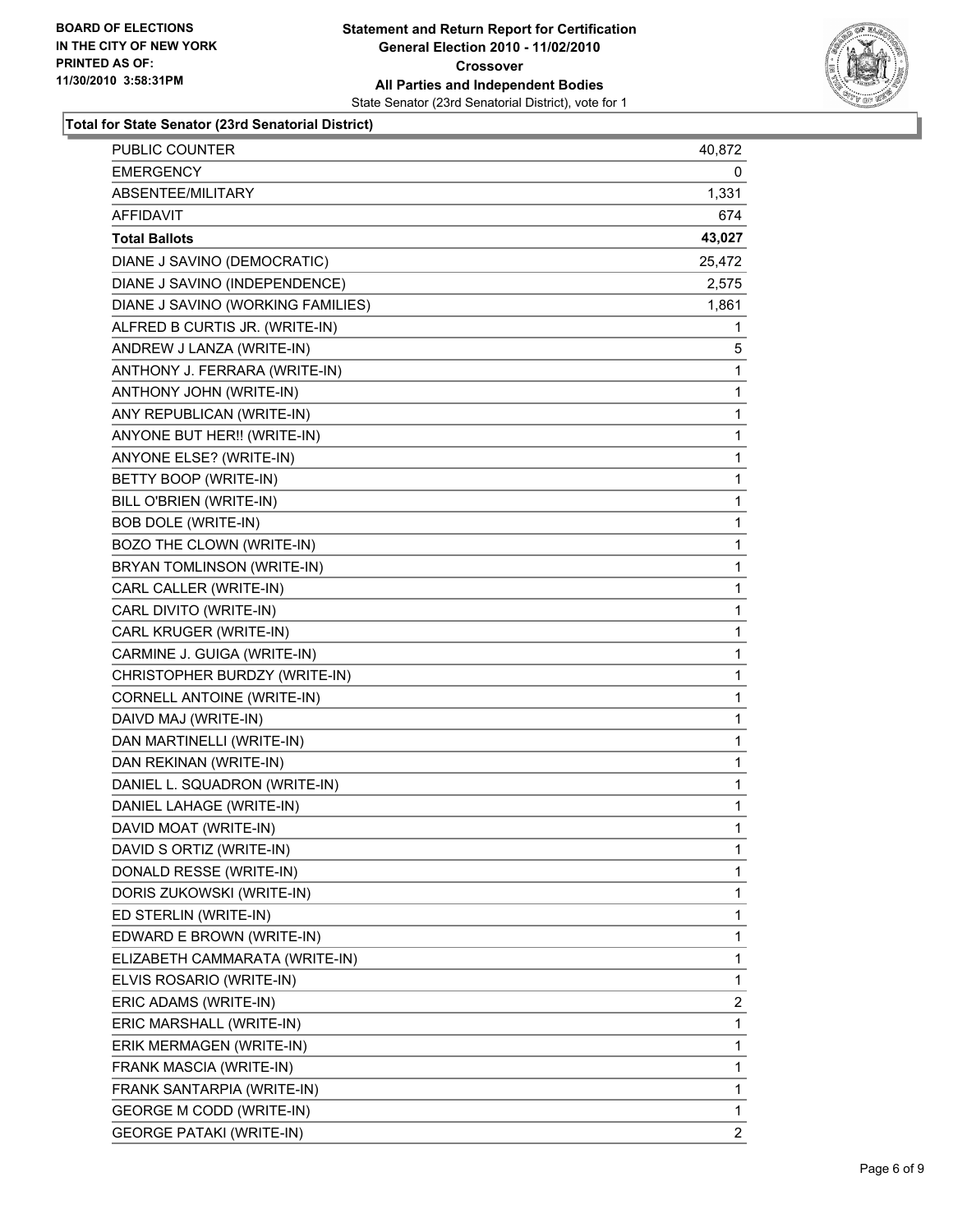

#### **Total for State Senator (23rd Senatorial District)**

| <b>GEORGE W. BUSH (WRITE-IN)</b>  | $\mathbf{1}$   |
|-----------------------------------|----------------|
| HARRY FRIED (WRITE-IN)            | 1              |
| HEATHER LEA O'NEILL (WRITE-IN)    | 1              |
| INDIE ARCHIE (WRITE-IN)           | 1              |
| JACQUELINE WOOLCOTT (WRITE-IN)    | 1              |
| JAIVE GOLD (WRITE-IN)             |                |
| JAMES BUCKLEY (WRITE-IN)          | 2<br>1         |
| <b>JAMES MATONS (WRITE-IN)</b>    | 1              |
| JAY O'DOVAN (WRITE-IN)            | 1              |
| JIM HAYES (WRITE-IN)              | $\overline{c}$ |
| JIMMY MCMILLAN (WRITE-IN)         | $\mathbf{2}$   |
| JOE DIOGUARDI (WRITE-IN)          | 1              |
| JOE DURANTE (WRITE-IN)            | 1              |
| JOE MONTELLO (WRITE-IN)           | 1              |
| JOE SMITH (WRITE-IN)              | 1              |
| JOHN FOWLER (WRITE-IN)            | 1              |
| JOHN MALLOZZI (WRITE-IN)          | 1              |
| JOHN R. BIRSTLER (WRITE-IN)       | 2              |
| JOHN SCARSO (WRITE-IN)            | 2              |
| JOHN STEWART (WRITE-IN)           | 1              |
| JOHN WEIBEL (WRITE-IN)            | 1              |
| JON STEWART (WRITE-IN)            | 1              |
| JOSEPH DIGOVANDI (WRITE-IN)       | 1              |
| JOSEPH F CAMMARATH (WRITE-IN)     | 2              |
| JULIE MOODY LEWIS (WRITE-IN)      | 1              |
| KATHY ROMANELLI (WRITE-IN)        | 1              |
| KEN C MITCHELL (WRITE-IN)         | $\overline{2}$ |
| KRISTINE M DAVIS (WRITE-IN)       | 1              |
| LARRY LEIDY (WRITE-IN)            | 1              |
| LEON RUSSELL (WRITE-IN)           | 3              |
| LINDA MASON (WRITE-IN)            | 1              |
| LORI SADDLER (WRITE-IN)           | 1              |
| LUCRETIA REGINA POTTER (WRITE-IN) | 1              |
| MALLARD FILLMORE (WRITE-IN)       | 1              |
| MARK GREEN (WRITE-IN)             | $\overline{2}$ |
| MARTY MARKOWITZ (WRITE-IN)        | 1              |
| MARVIN NEWMAN (WRITE-IN)          | 1              |
| MATTHEW G. GARGANO (WRITE-IN)     | 1              |
| ME (WRITE-IN)                     | 1              |
| MICHAEL ALLEGRETTI (WRITE-IN)     | 1              |
| MICHAEL FERNANDEZ (WRITE-IN)      | 1              |
| MICHAEL G GRIMM (WRITE-IN)        | 2              |
| MICHAEL PATINO (WRITE-IN)         | 1              |
| MICHAEL SCHORDU (WRITE-IN)        | 1              |
| MICHEAL FETTMAN (WRITE-IN)        | 1              |
| MICKEY MOUSE (WRITE-IN)           | 2              |
|                                   |                |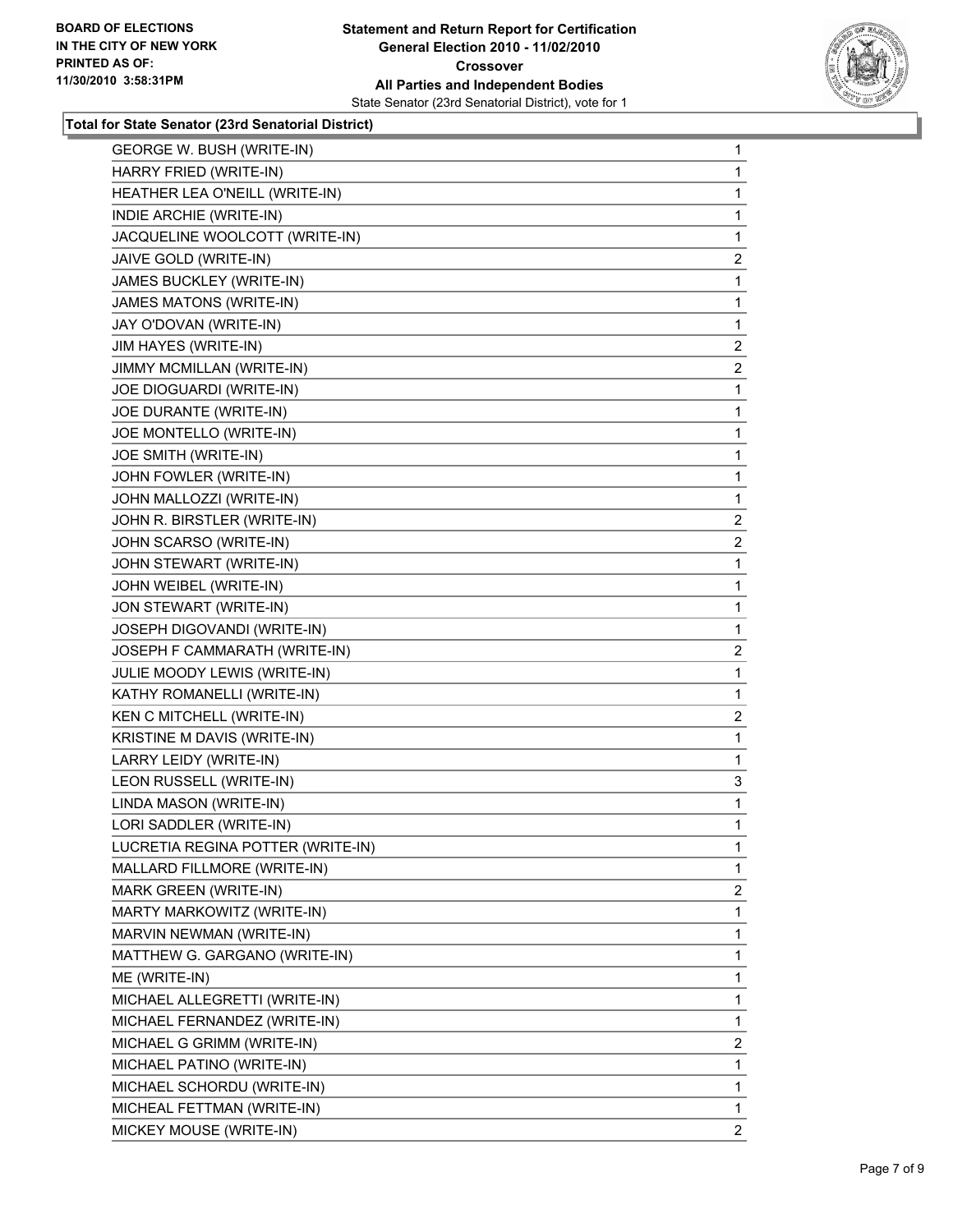

**Total for State Senator (23rd Senatorial District)**

| MOSHE HERTZOG (WRITE-IN)        | $\mathbf{1}$   |
|---------------------------------|----------------|
| NICHOLAS M. BILOTTI (WRITE-IN)  | 1              |
| NICOLE LEE (WRITE-IN)           | 1              |
| NICOLE MALLIOTAKIS (WRITE-IN)   | $\mathbf 1$    |
| NO COMMENT NO VOTE (WRITE-IN)   | 1              |
| NO NAME (WRITE-IN)              | 11             |
| NOACH DEAR (WRITE-IN)           | 1              |
| NONE (WRITE-IN)                 | 2              |
| NOT HER (WRITE-IN)              | 1              |
| PASQUALE TORTORA (WRITE-IN)     | 1              |
| PAUL FRITSKY (WRITE-IN)         | 2              |
| PAUL RADENBERG (WRITE-IN)       | $\mathbf{2}$   |
| PAUL SARYIAN (WRITE-IN)         | $\mathbf 1$    |
| PAUL SKITONE JR (WRITE-IN)      | 1              |
| PETER SCHIFF (WRITE-IN)         | $\mathbf 1$    |
| RABBI HASLER (WRITE-IN)         | $\mathbf 1$    |
| RABBI JUDU LEVIN (WRITE-IN)     | 1              |
| REPUBLICAN (WRITE-IN)           | 1              |
| RICHARD AMALFITARO (WRITE-IN)   | $\overline{2}$ |
| RICHARD FASANO (WRITE-IN)       | $\mathbf 1$    |
| RICK A LAZIO (WRITE-IN)         | $\mathbf 1$    |
| ROBERT HELBOCK (WRITE-IN)       | 1              |
| RON PAUL (WRITE-IN)             | 2              |
| RORY MCGINN (WRITE-IN)          | 1              |
| RUFUS T. FIREFLY (WRITE-IN)     | $\mathbf{1}$   |
| SAMUEL STEINBERG (WRITE-IN)     | 1              |
| SHLOIME SPERBER (WRITE-IN)      | $\mathbf{2}$   |
| SHOLON RUSCHKIN (WRITE-IN)      | $\mathbf{1}$   |
| SNOOKI (WRITE-IN)               | 1              |
| SOLOMON SABEL (WRITE-IN)        | $\mathbf{2}$   |
| TERRI TOWNSLEY (WRITE-IN)       | $\mathbf 1$    |
| THOMAS BALLOU (WRITE-IN)        | $\overline{2}$ |
| THREE STOOGES (WRITE-IN)        | 1              |
| TOM CARVEL (WRITE-IN)           | 2              |
| TOM VENDITELLI (WRITE-IN)       | 1              |
| TOM VENDITTELLI (WRITE-IN)      | 1              |
| TOM WEISS (WRITE-IN)            | 1              |
| VINCENT CARIDI JR IV (WRITE-IN) | 1              |
| VINNY CASSANO (WRITE-IN)        | 1              |
| VITO FOSSELLA (WRITE-IN)        | 1              |
| WILLIAM A DUGAN (WRITE-IN)      | 1              |
| YITTY SPERBER (WRITE-IN)        | 1              |
| <b>Total Votes</b>              | 30,071         |
| Unrecorded                      | 12,956         |